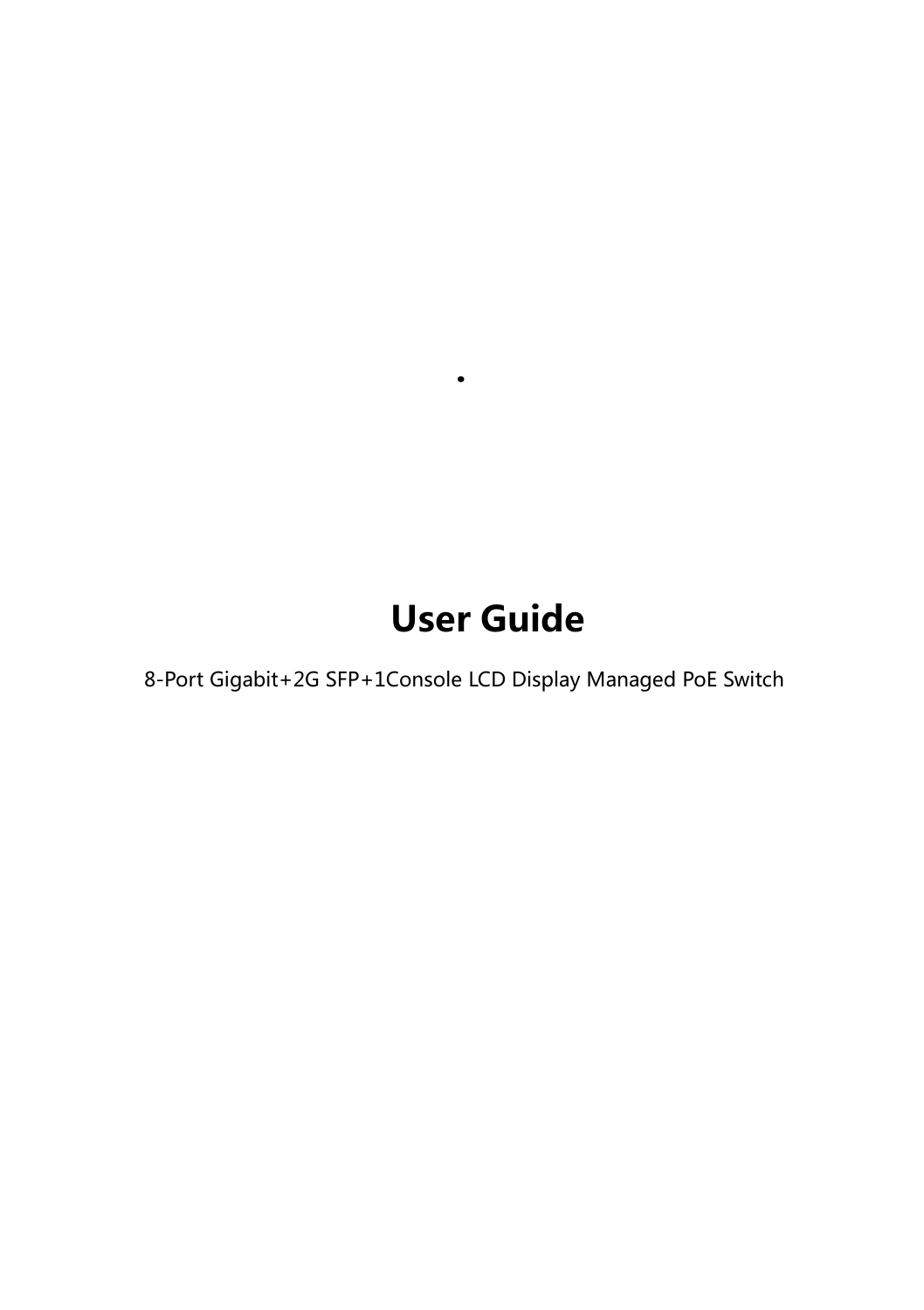# **Item Listing**

Carefully open the box, inside box should have the following items: PoE Switch \* 1 User manual \* 1 Power cord \*1 Mounting accessories(hook\*2; MATS\*4; screw\*8) If damage or shortage of found objects, please contact local dealers.

# **1.Product description**

It provides rich of two layer management function, has excellent of performance and friendly of management interface, can full meet user of need, including system configuration, and port configuration, and MAC bound, and MAC filter, and VLAN configuration, and SNMP configuration, and ACL configuration, and QOS configuration, and IP basic configuration, and AAA configuration, and MSTP configuration, and IGMP SNOOPING configuration, and GMRP configuration, and EAPS configuration, and RMON configuration, and cluster management, and ERPS configuration, and log management, and POE configurations.

1-8 ports support PoE feature, support IEEE802.3af/802.3at standard, automatic detection and identification in accordance with standards of electrical equipment, and through the network cable for the power supply, The LCD not only can display the PoE work status, accurate judgment port of load, can also help customer and engineer timely discover and solve the network failure, improve work efficiency and quality.

# **2.Appearance description**

## **2.1 The front panel**

PoE switch front panel:

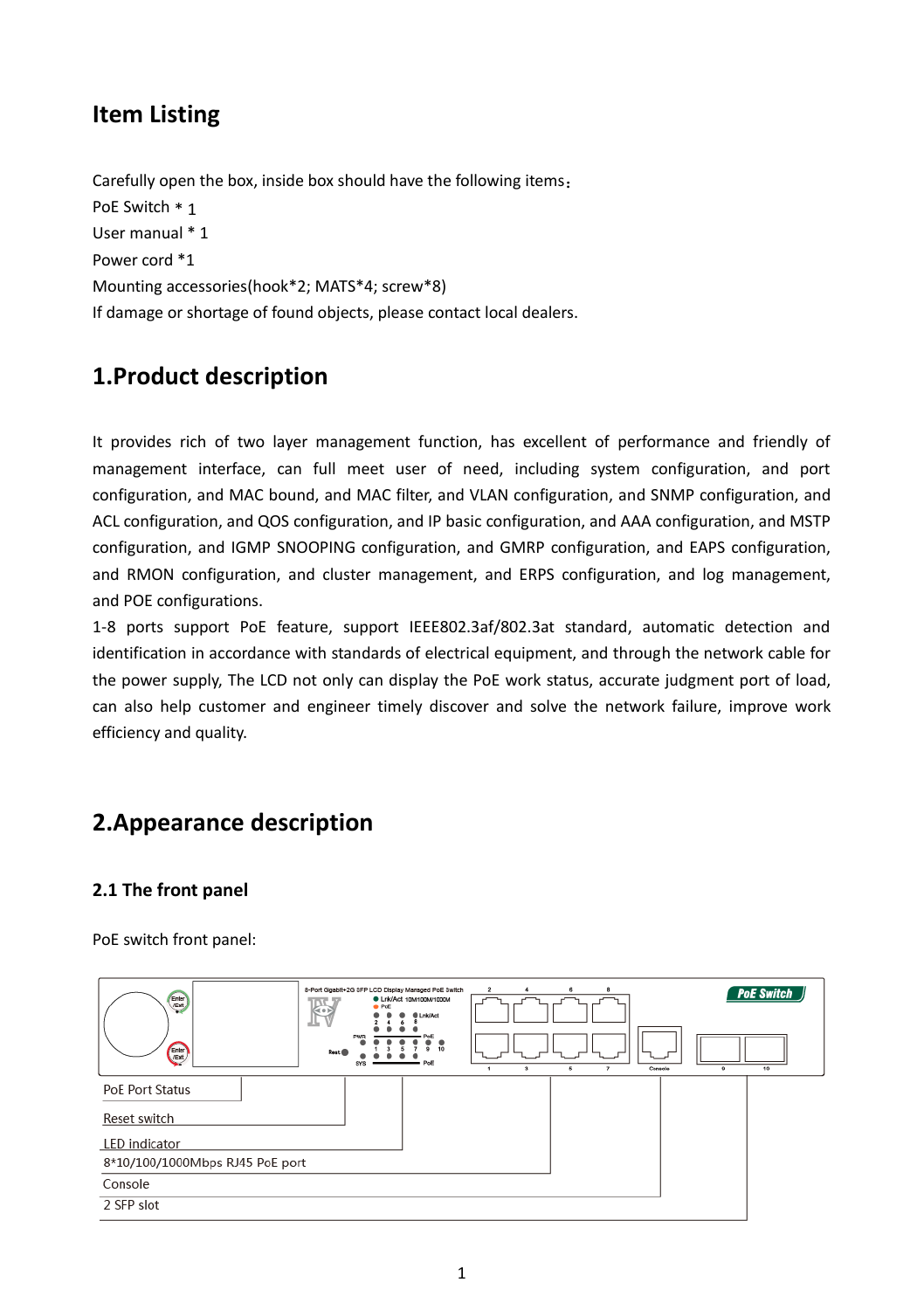#### **LED indicator light**

| LED        | Color  | Description                                                |  |
|------------|--------|------------------------------------------------------------|--|
| <b>PWR</b> | Green  | Death: switch does not power on                            |  |
|            |        | Permanent: the switch is powered on                        |  |
| SYS        | Green  | Blinking: the system works                                 |  |
|            |        | Out: the system is starting or has no power                |  |
| LNK/ACT    | Green  | Death: not connected to the network equipment              |  |
|            |        | Green light: connected to 10/100/1000Mbps devices          |  |
|            |        | Blinking: connected devices are data transmission          |  |
| PoE        | Orange | Death: port is not for terminal equipment power supply     |  |
|            |        | Permanent: electrical equipment connected with it, and the |  |
|            |        | normal power supply                                        |  |

### **2.2 Back panel**

Back panel: AC power connector, AC input range 100-240V, 50/60HZ, a grounding screw holes.

|                  | ◉<br>$^{\circ}$ | 100-240V AC<br>⊕<br>Œ<br>50/60Hz, 2.5A |
|------------------|-----------------|----------------------------------------|
| Fan              |                 |                                        |
| Power socket     |                 |                                        |
| Grounding column |                 |                                        |

## **Power socket**

Connect the female connector of the power cord here, and the male connector to the AC(Alternating Current) power outlet. Please make sure the voltage of the power supply meets the requirement of the input voltage.

## **Grounding column**

The switch already comes with lightning protection mechanism. You can also ground the switch through the PE (Protecting Earth) cable of AC cord or with Ground Cable.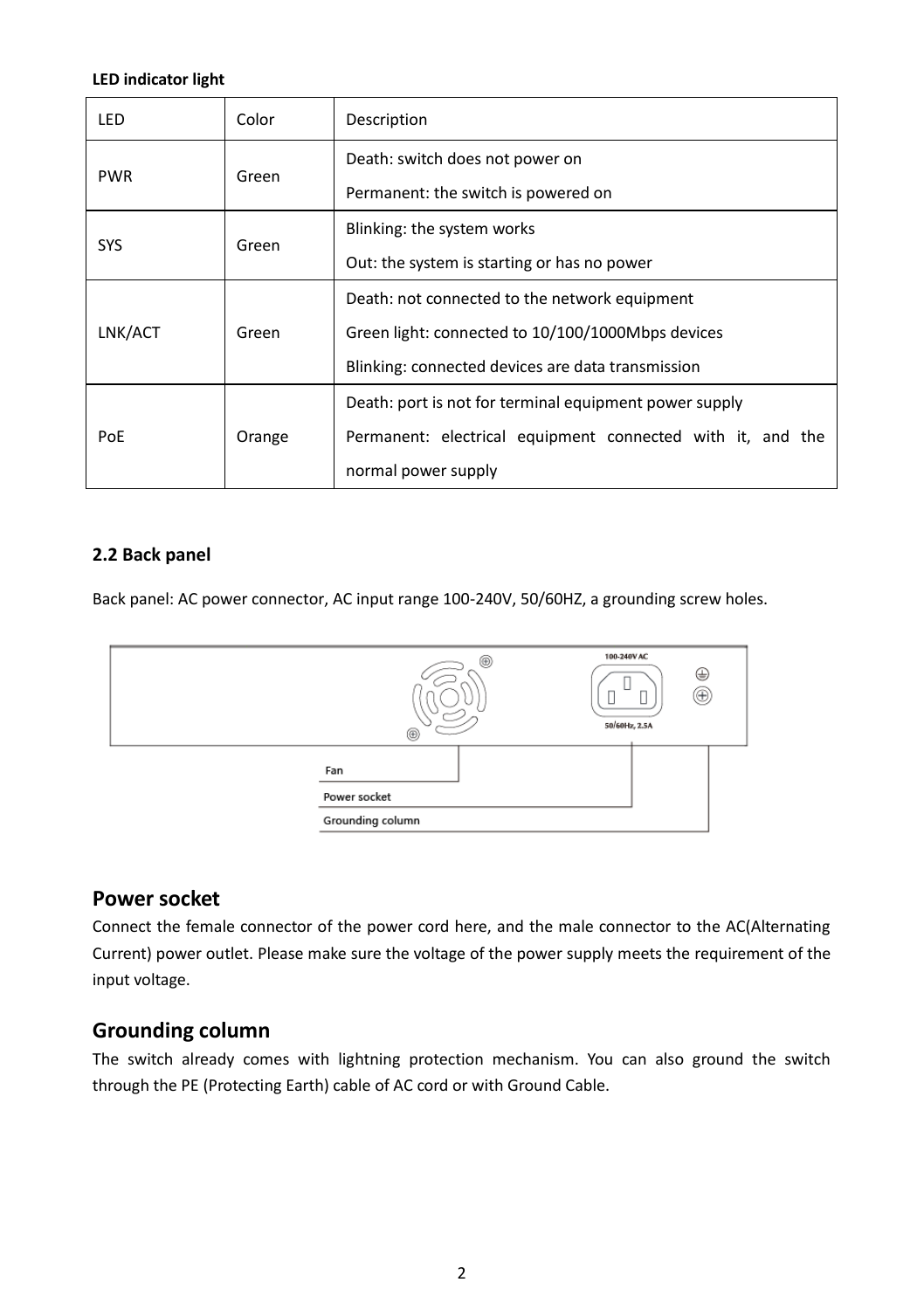# **3.Installation of equipment**

## **Announcements**

To prevent equipment damage and personal injury caused by improper use, please observe the following precautions:

Before cleaning switch should switch power supply plug pulled out. Do not use wet cloth to wipe the switch, do not use liquid to clean the switch;

Do not switch on the water or wet places, and prevent water or moisture from entering the switch chassis;

Do not place the switch box in unstable or table, in case of fall, will cause serious damage to the switch; Should maintain good indoor ventilation and keep the ventilation holes of the switch open;

Switch to the proper voltage to work properly, make sure the switch working voltage matches the voltage indicated;

To reduce the risk of electric shocks, switches, do not open the enclosure, even in neutral situations or don't turn on the switch chassis.

## **3.1 Desktop installation**

Placed the bottom of the switch on large enough and stable desktop;

Tear off pad surface of the paste that comes with random paper, paste the pad to switch the Groove at the bottom of the housing to prevent external vibrations;

Resetting the switchon the Workbench cautiously.

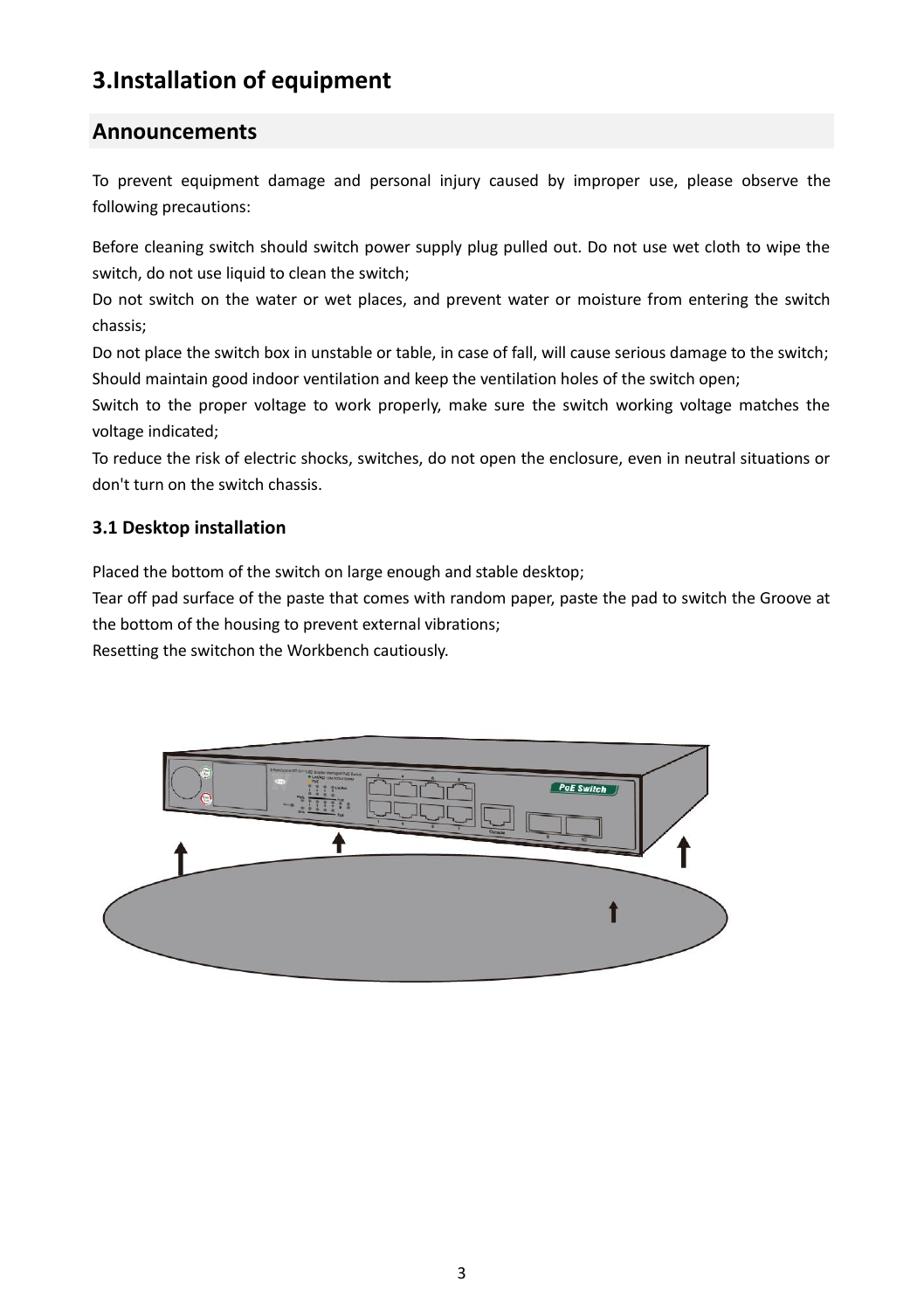#### **3.2 Rack Installation**

Check EIA-19inch machine Cabinet of grounding and stability, first, with screws will installation hanging ear fixed in switch front Panel sides will switch placed in machine Cabinet of a bracket, along machine Cabinet guide slot Mobile switch to right location, then, with screws will installation hanging ear fixed in machine Cabinet ends of fixed guide slot, ensure switch stable to installation in machine Cabinet slot bit of bracket. Equipment mounting brackets are not used for load-bearing, it only plays the regular role. When installing the equipment cabinet, box bottom bracket (fixed on the Cabinet) to support the device.

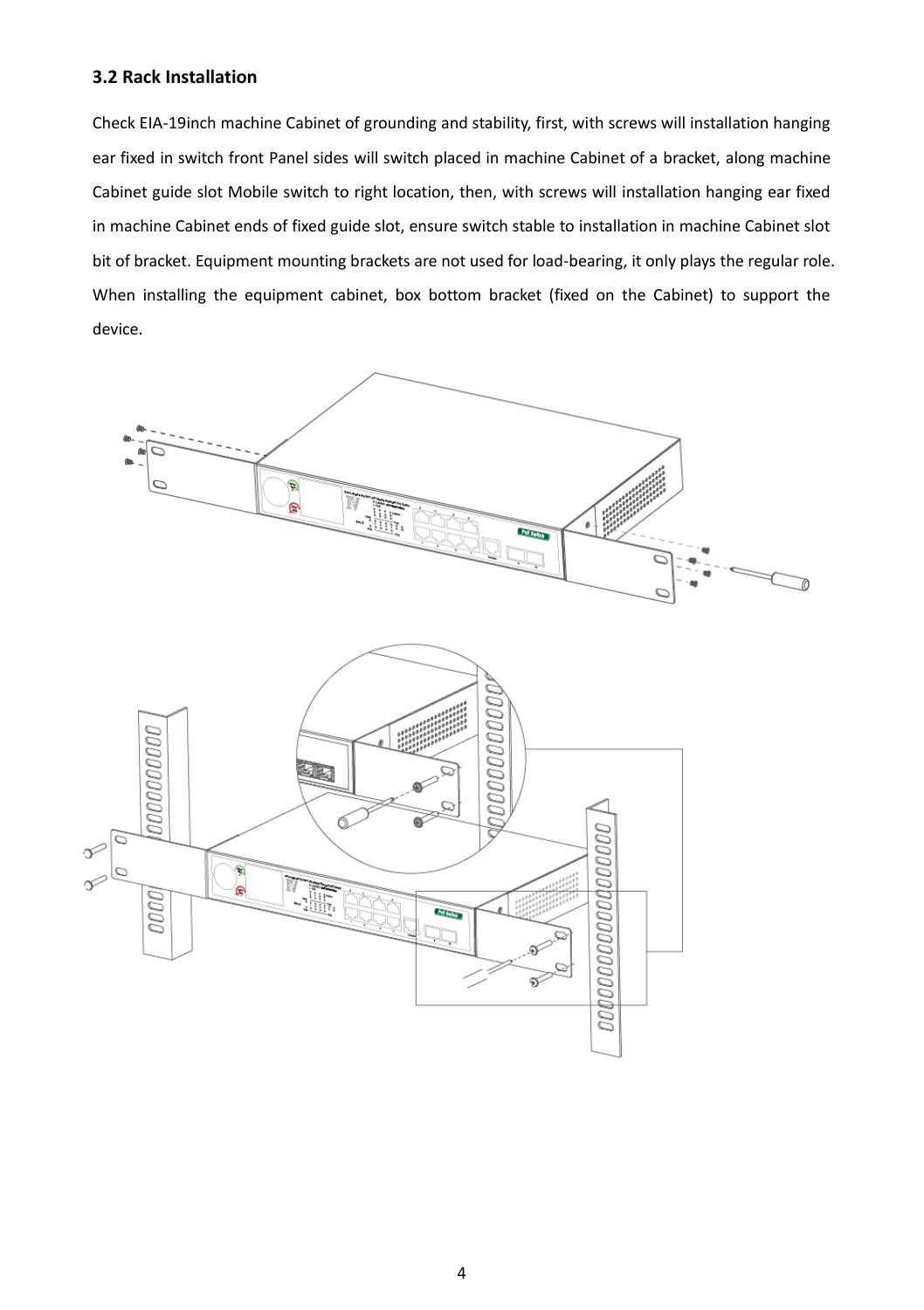

#### 3.3 Turn on switch

Please connect the AC power cord into the rear of the switch and to an electrical outlet (preferably one that is grounded ). When the switch is power on, the LED indicators flash momentarily for one second, which represents a resetting of the system.The Power LED indicator turns on green.

Note: Please confirm the voltage is correct before power on, otherwise the switch will be damaged. (The power input is:100V-240Vac, 50/60Hz.)